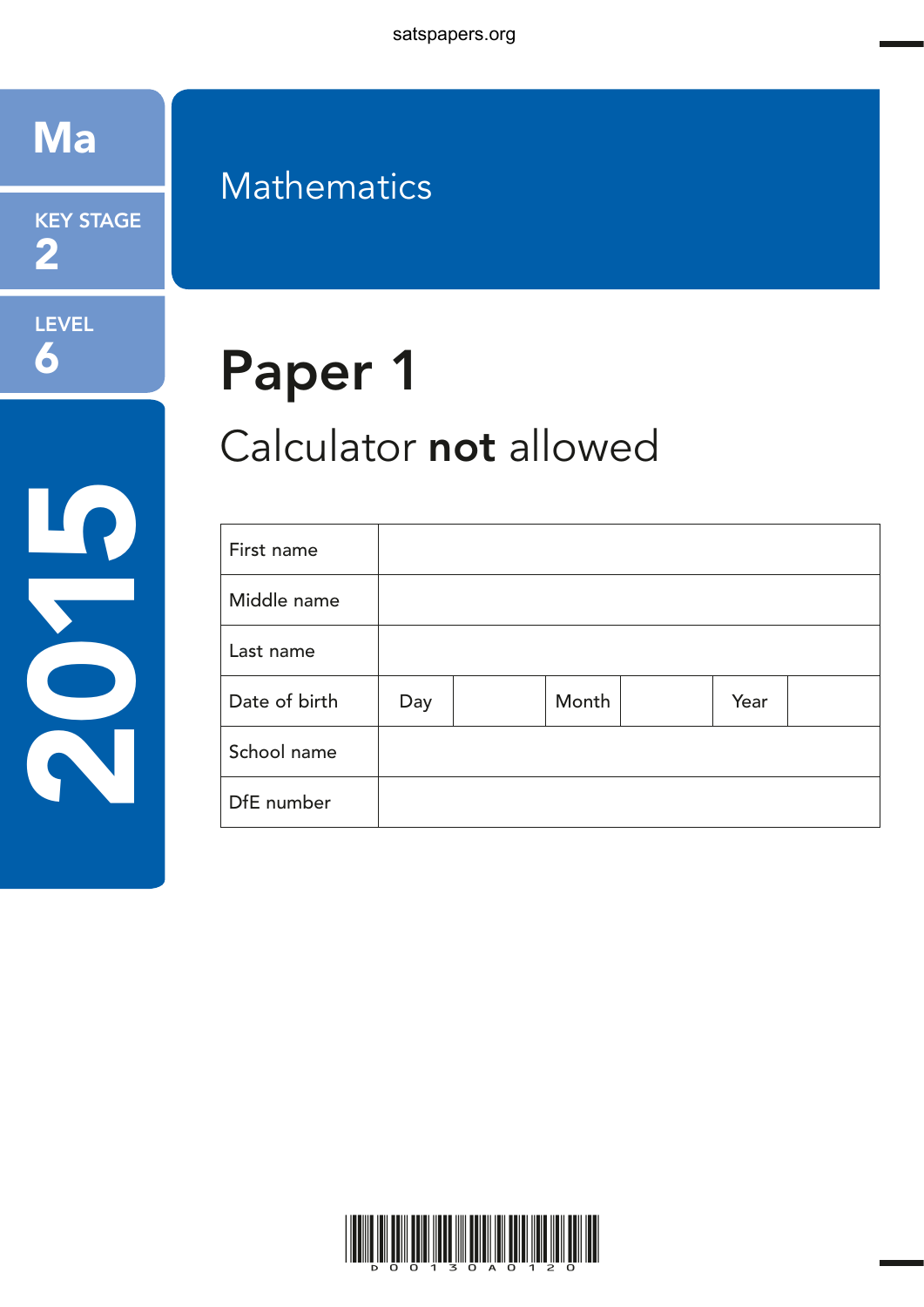[BLANK PAGE]

satspapers.org

Please do not write on this page.

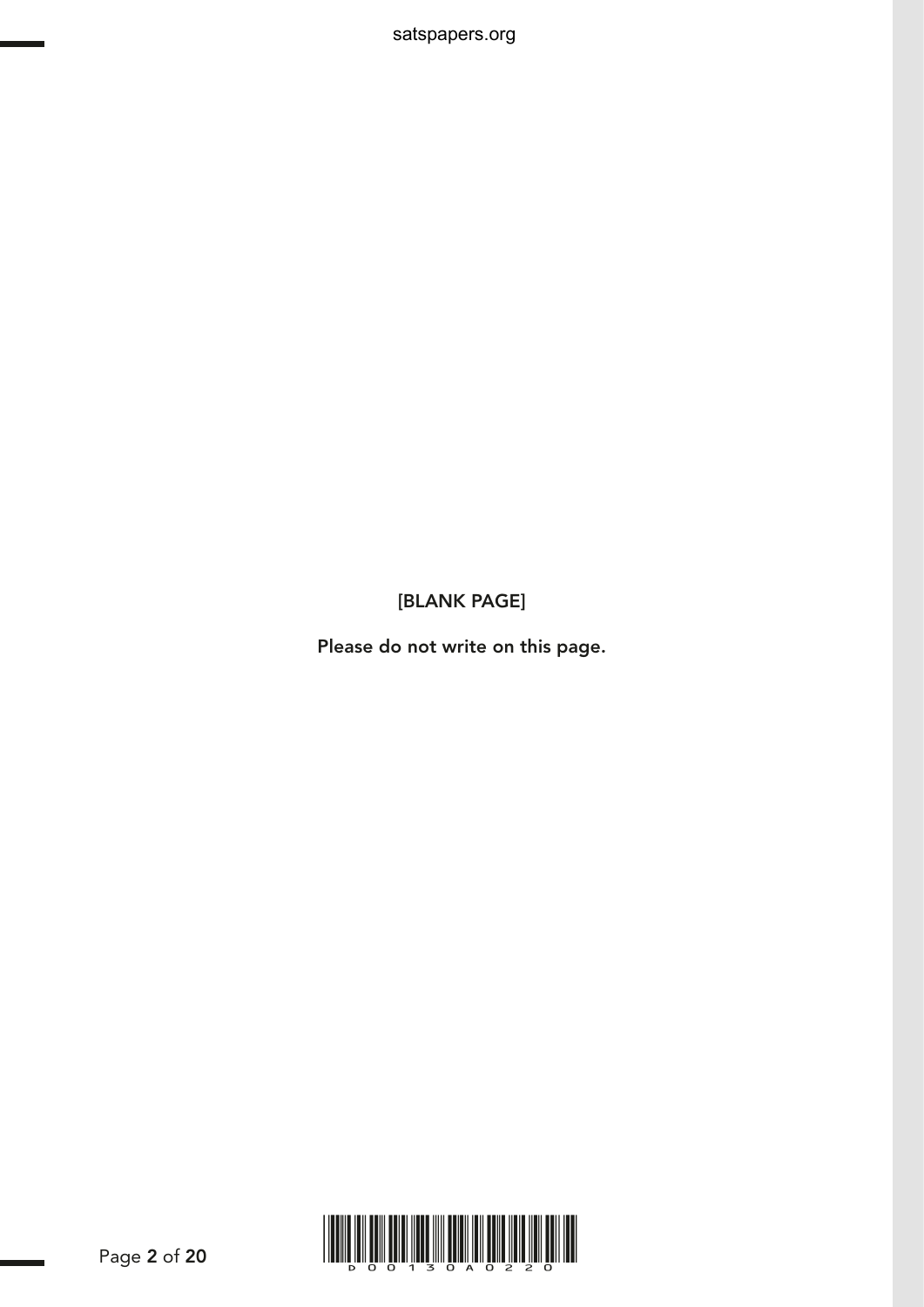## **Instructions**

You **may not** use a calculator to answer any questions in this paper.

Work as quickly and as carefully as you can.

You have 30 minutes for this test.

If you cannot do one of the questions, go on to the next one.

You can come back to it later, if you have time.

If you finish before the end, go back and check your work.

Follow the instructions for each question carefully.

This shows where you need to put the answer.

If you need to do working out, you can use any white space on a page. Do not write over any barcode.



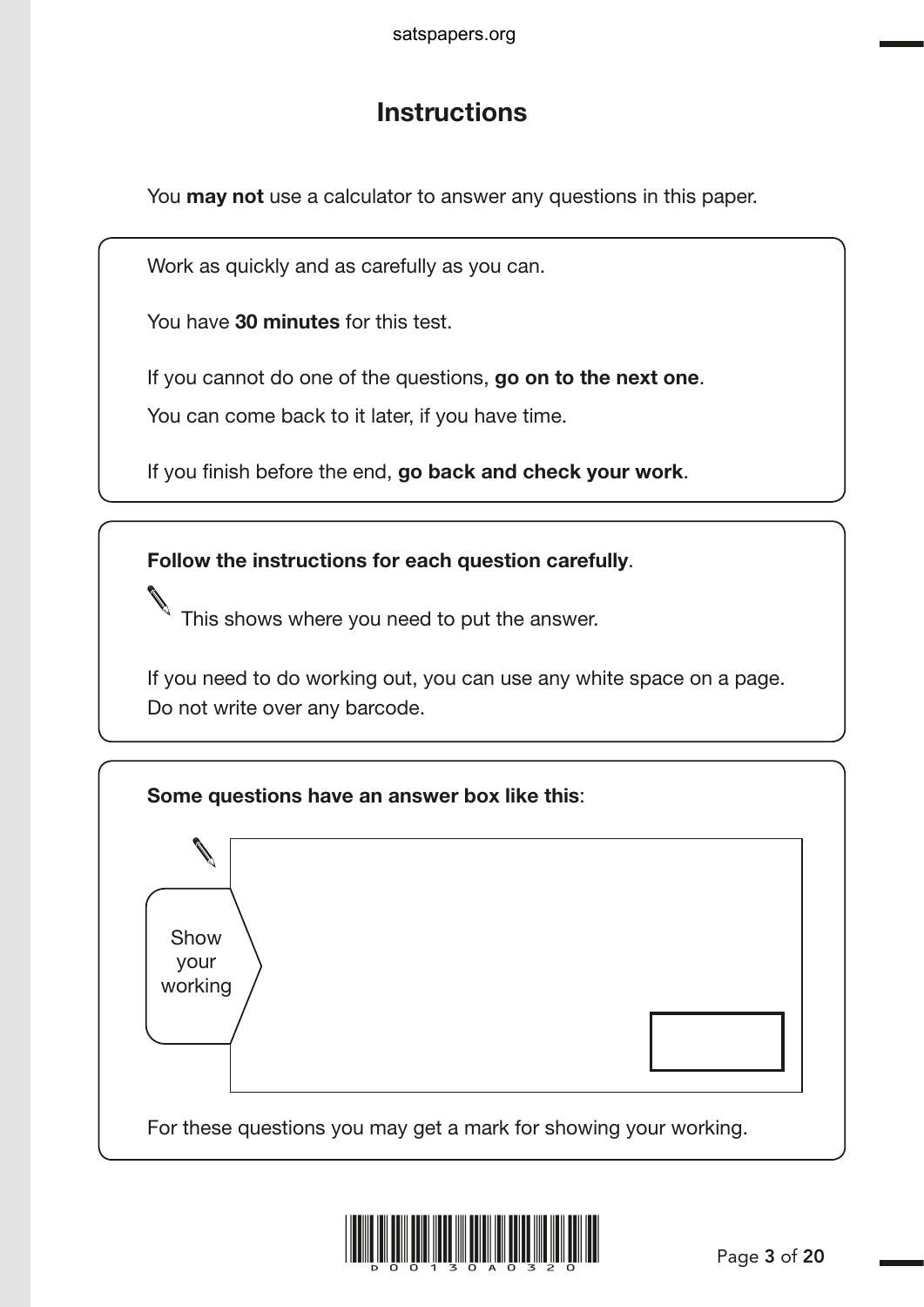The number 7.5 is halfway between 5 and 10

1



Write in the missing numbers.



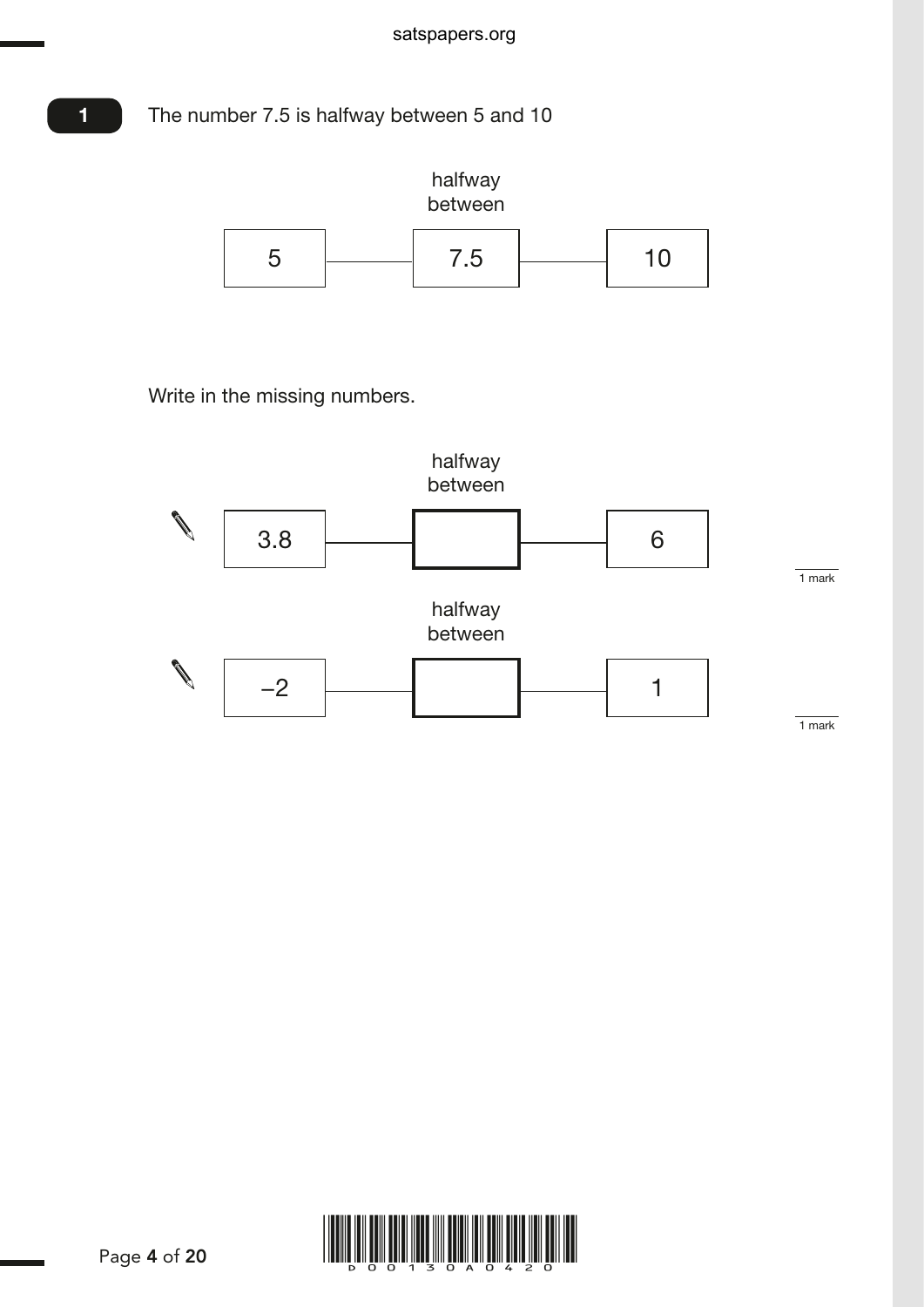**2** Two companies sell toys online. They charge to deliver.

Describe the delivery cost of the second company.

The first company is done for you.



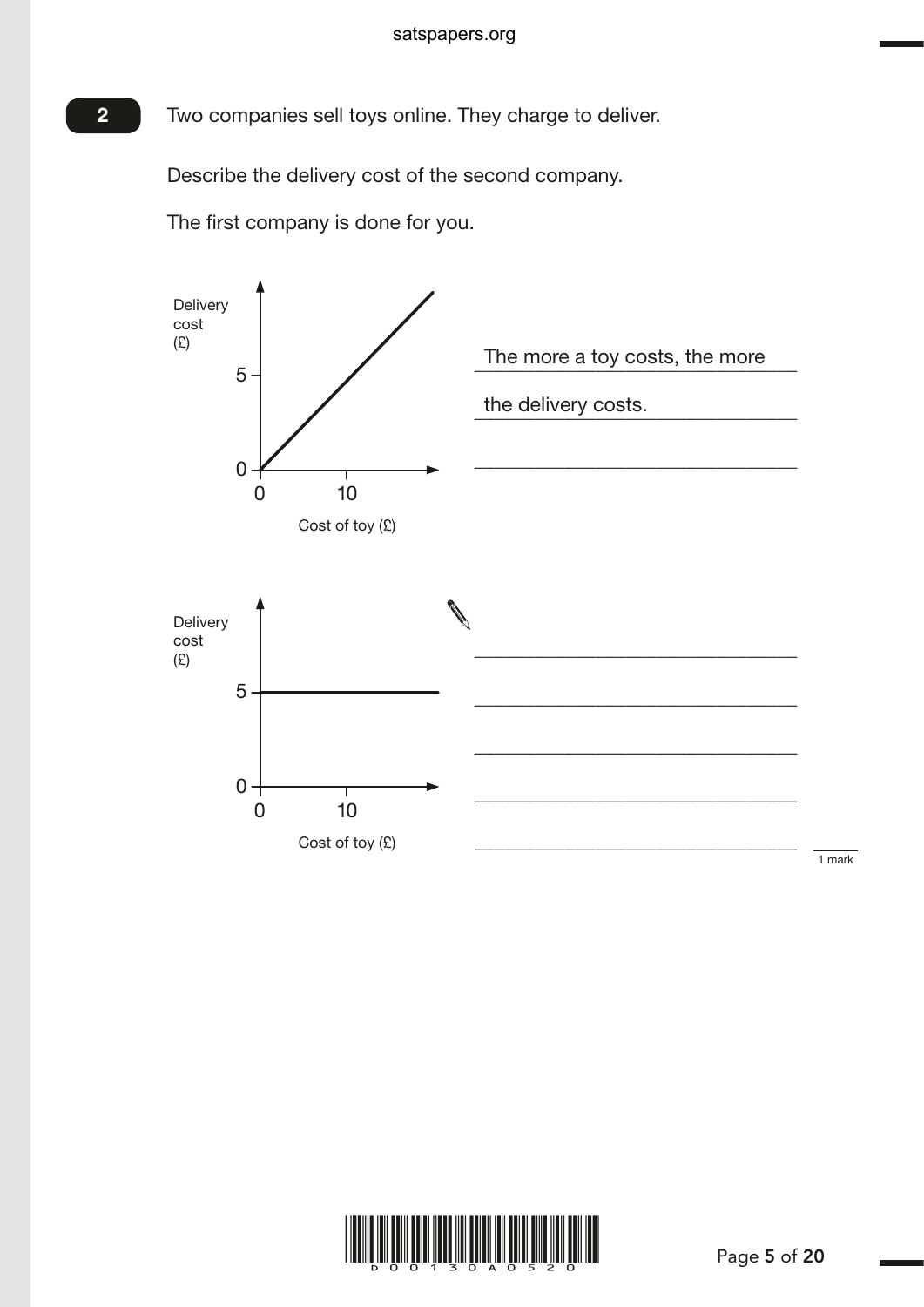In this tower, two numbers are **multiplied** to give the number above.



Write the missing numbers in the tower below to make it correct.



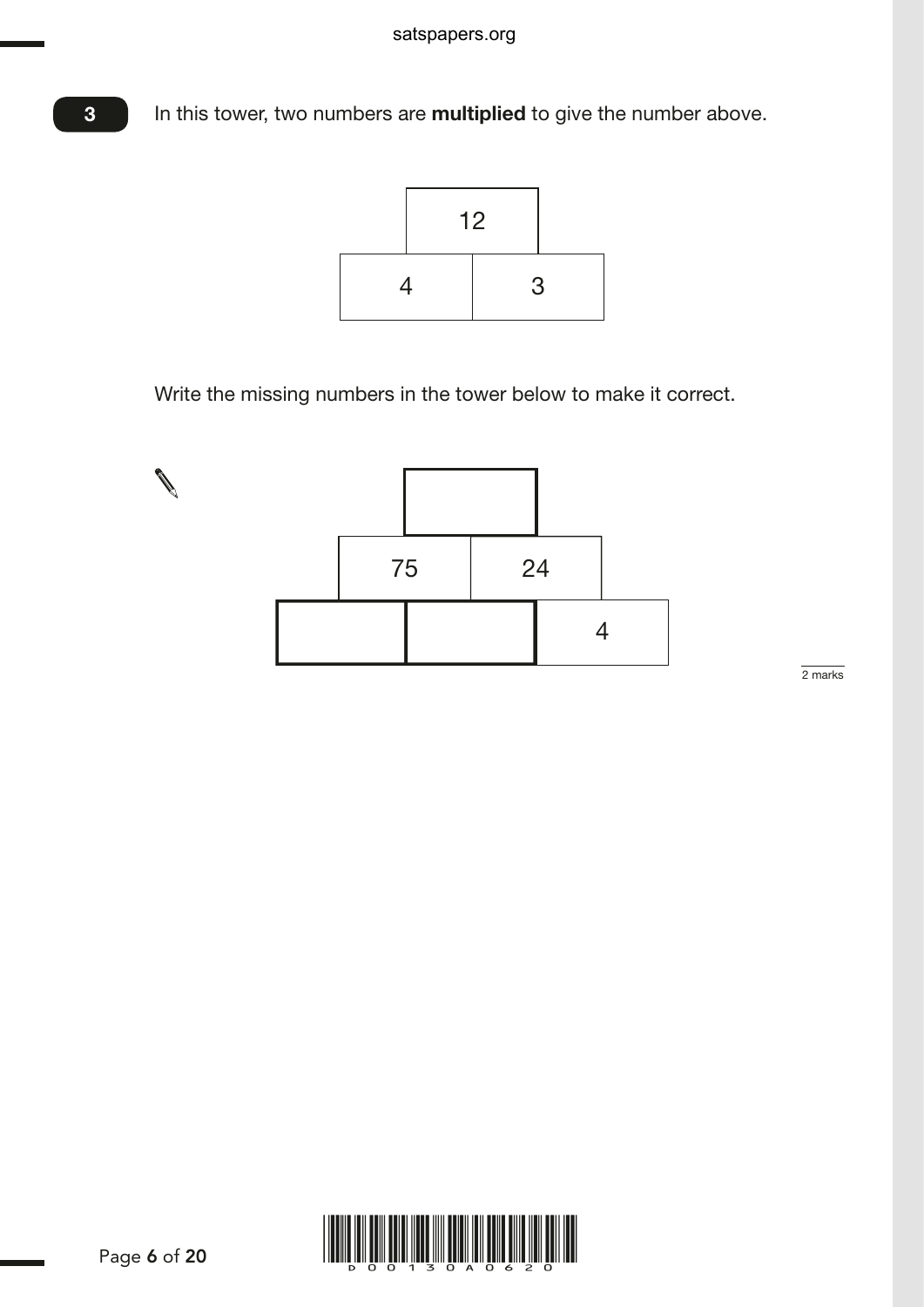200 girls and 100 boys were asked about their favourite meal.

These pie charts show the results.



Look at the pie charts.

For each statement put a tick  $(v)$  if it is true or a cross  $(x)$  if it is false.



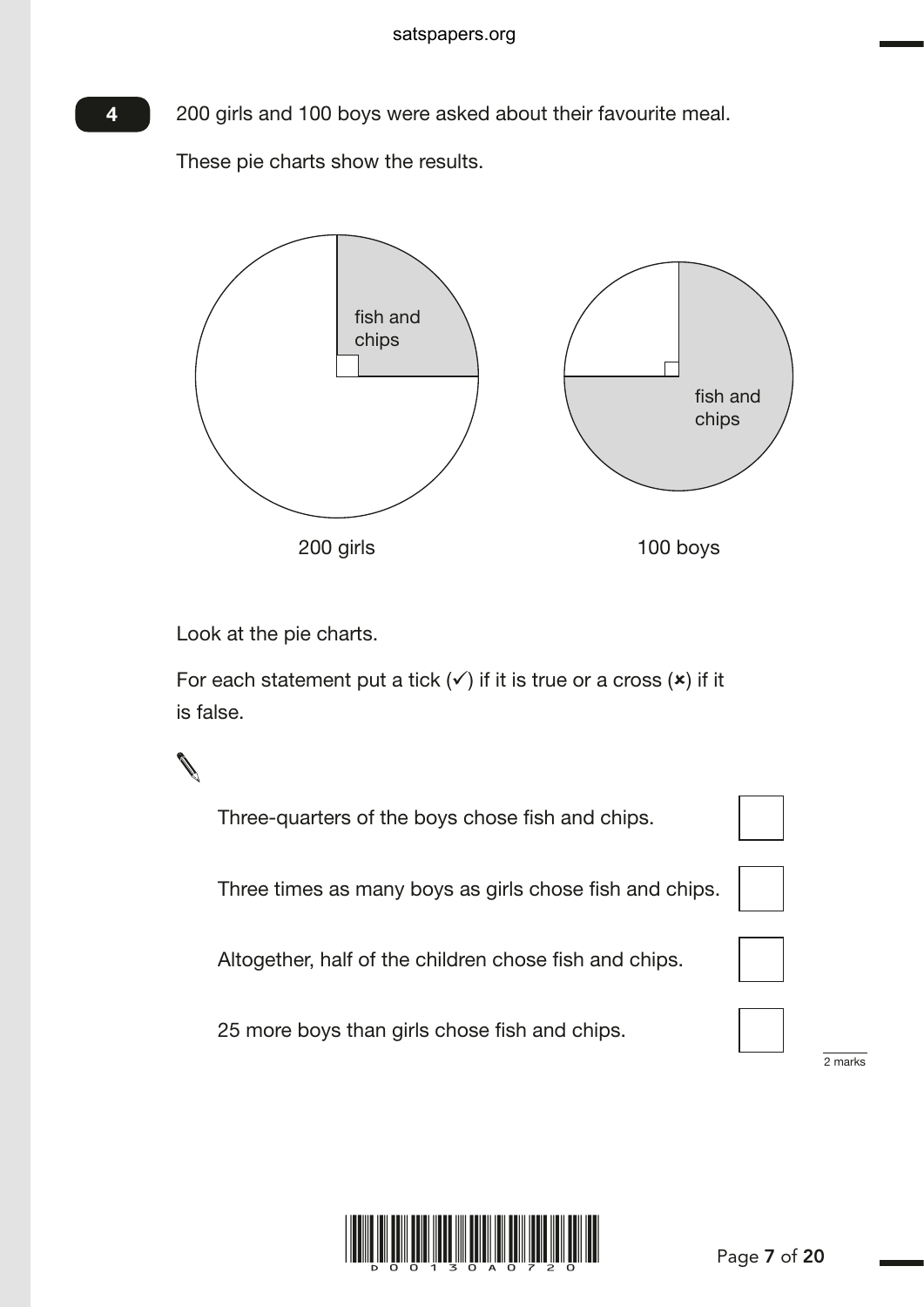The scatter graph shows the test results for nine children.

Each letter stands for one child.



(a) What is the range of history marks for these children?



(b) What is the **median** geography mark for these children?



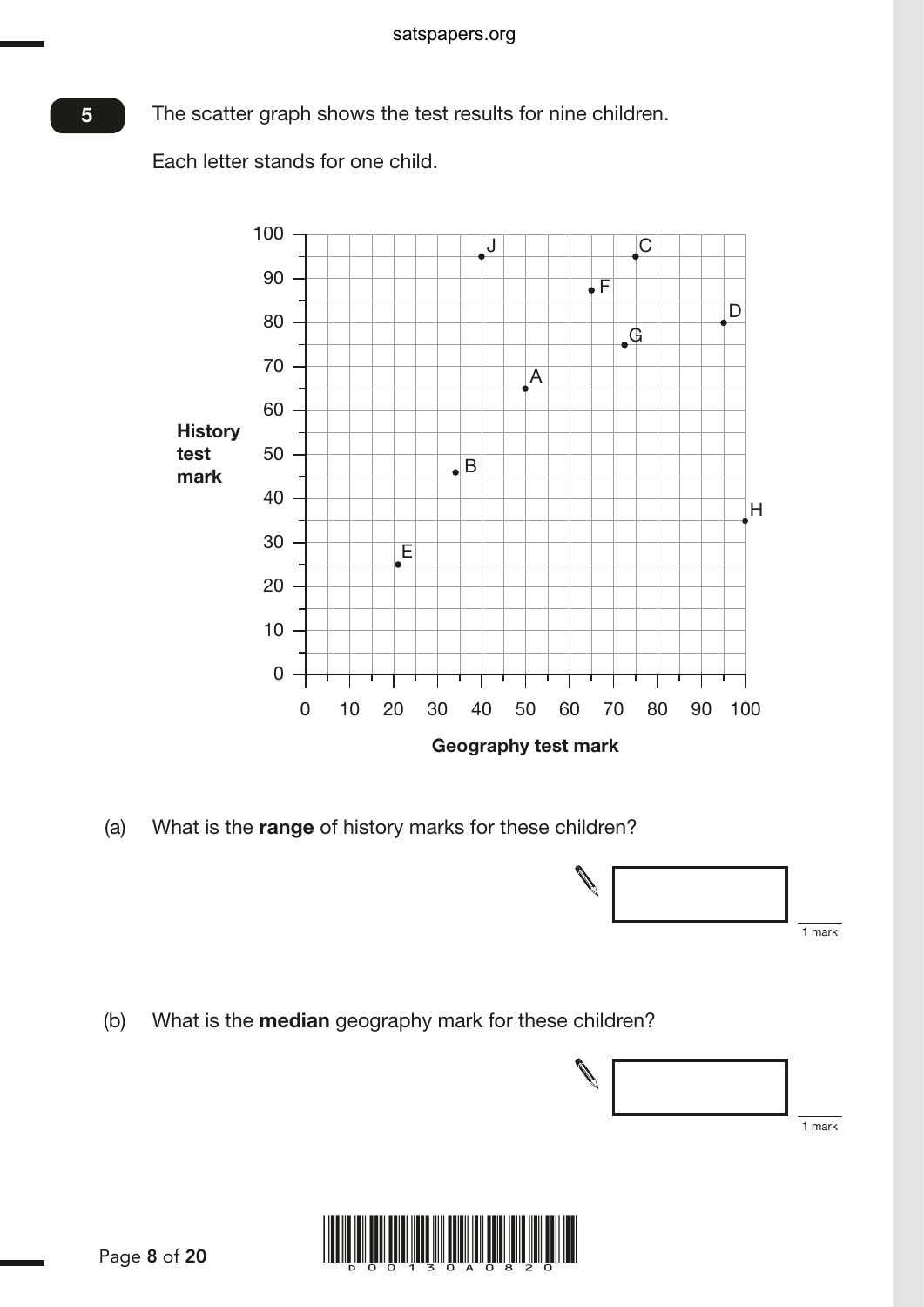

*k* = 100 − 4*n*

(a) Find the value of  $k$  when  $n = 60$ 



(b) Find the value of *n* when  $k = 99$ 



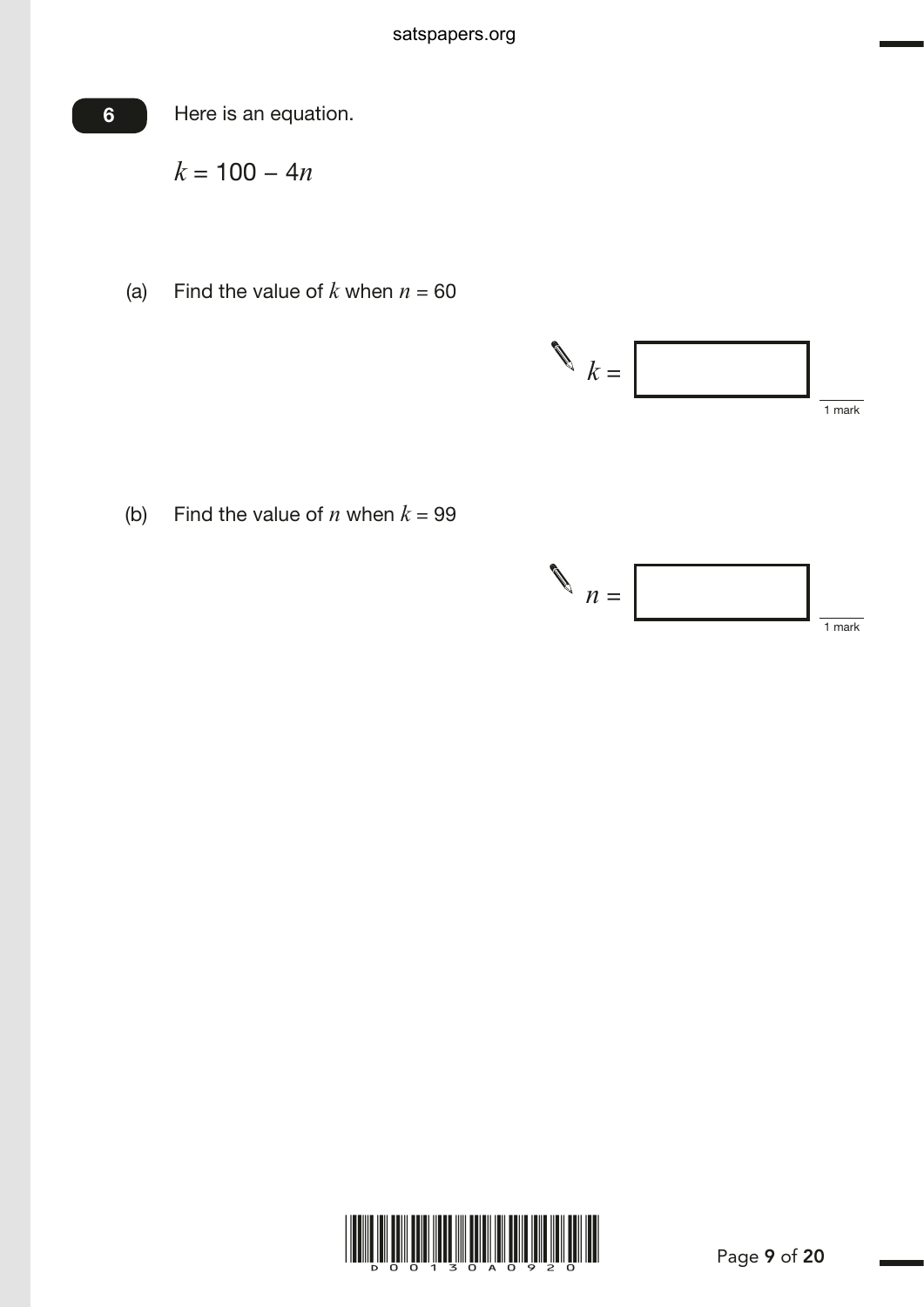Anna has 10 number cards in a bag.



She is going to take out one of the cards at random.

(a) The probability that the number will be a **factor of 14** is  $\frac{3}{14}$ 10



(b) Using the same number cards complete the sentence below.



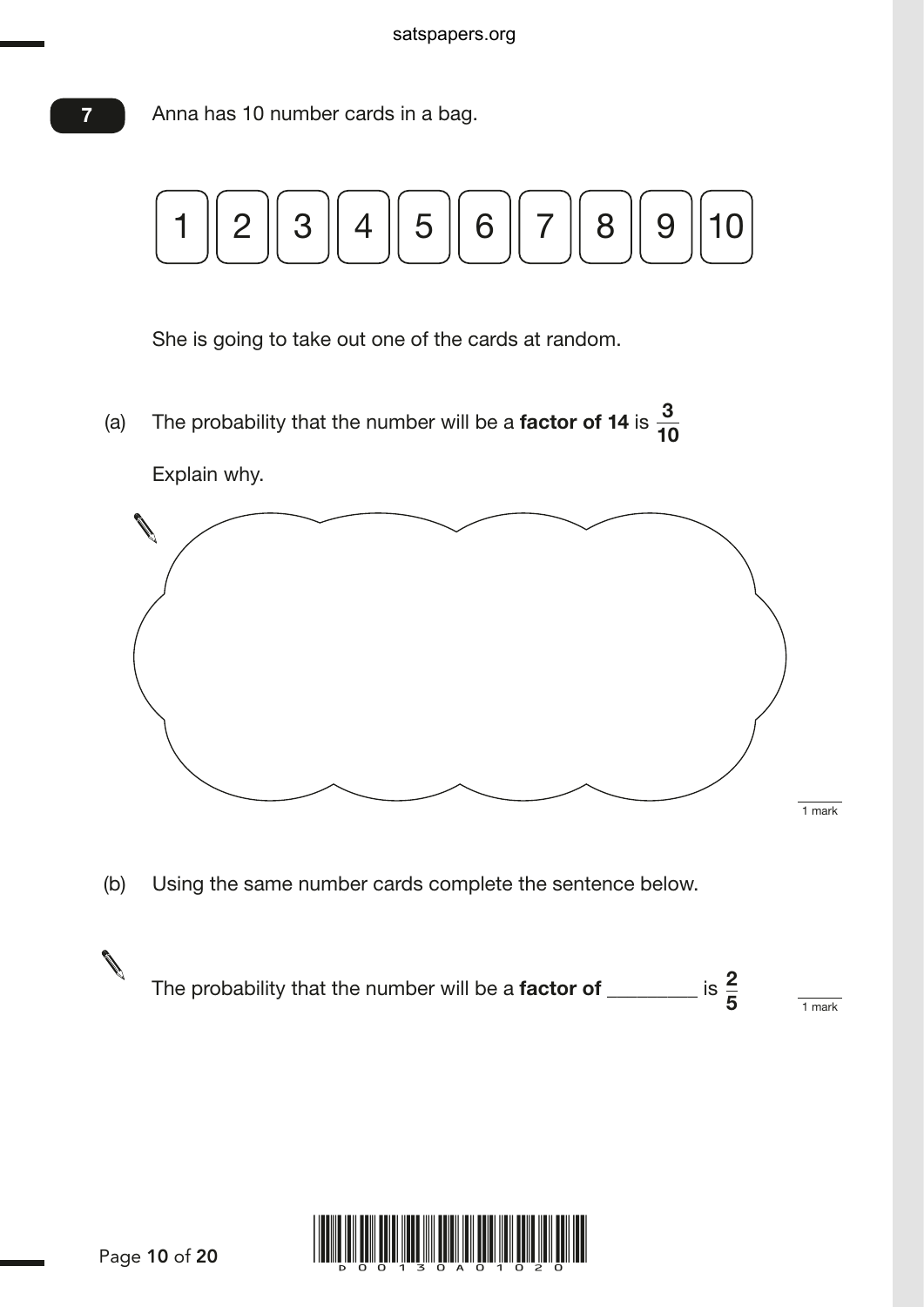## Megan uses four cubes to make this cuboid.

8



Then she takes one cube away, leaving the other cubes where they are.

Draw what the new shape could be.





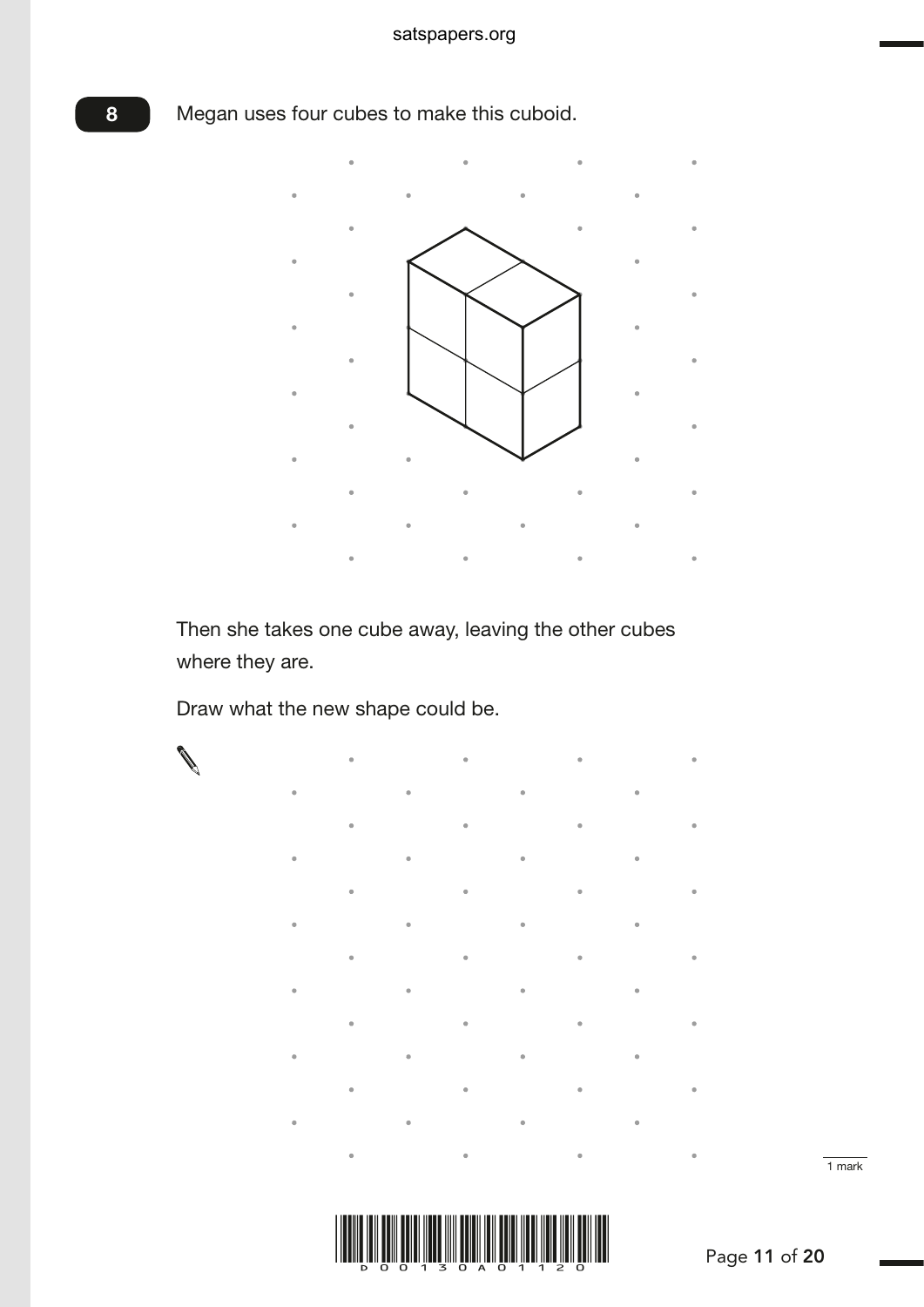

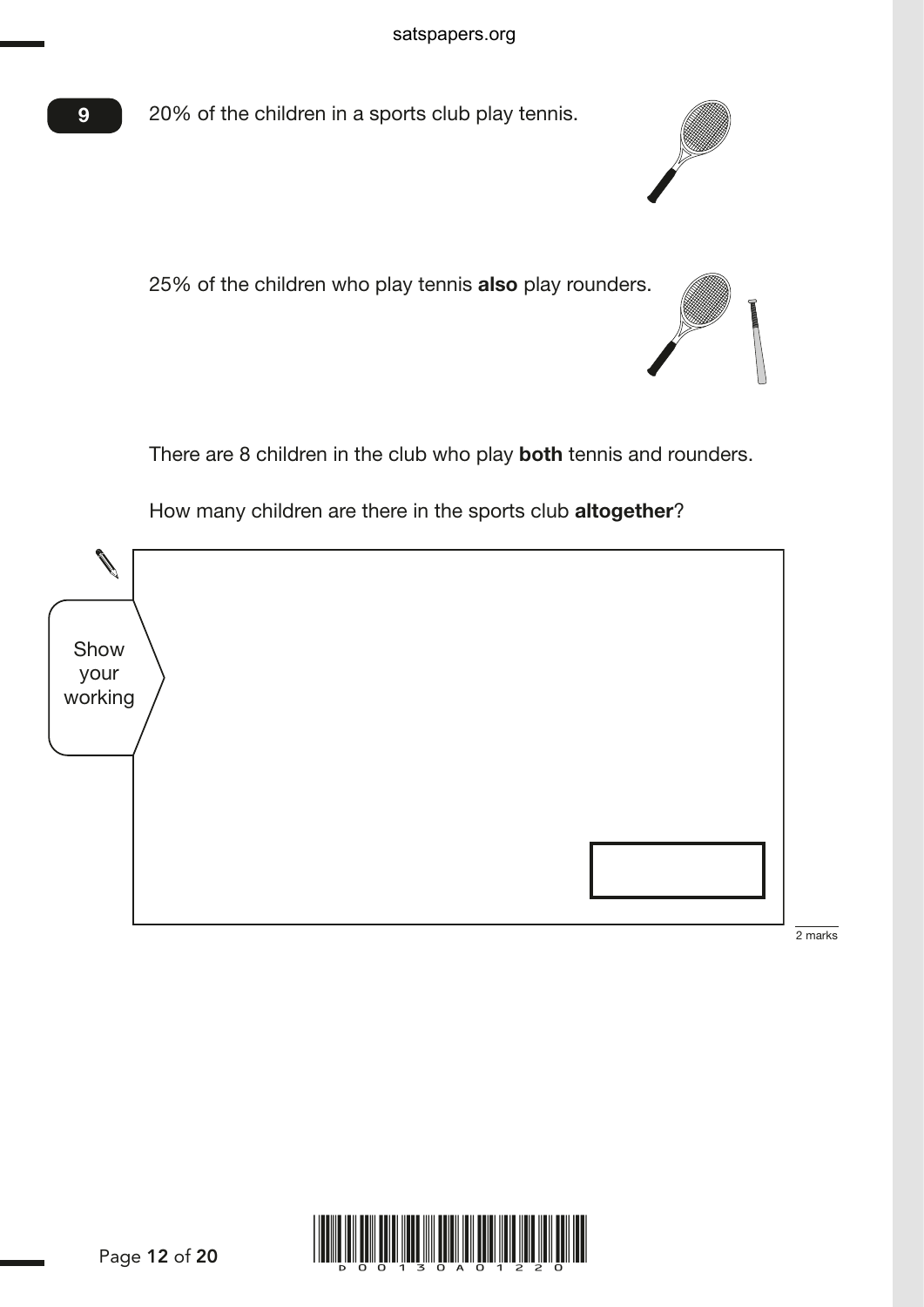## satspapers.org

$$
\frac{10}{4} \quad \boxed{\frac{1}{5}} \quad \boxed{\frac{1}{10}} \quad \boxed{\frac{1}{20}} \quad \boxed{\frac{1}{40}}
$$

Use three of these fraction cards to complete the sum below.



1 mark

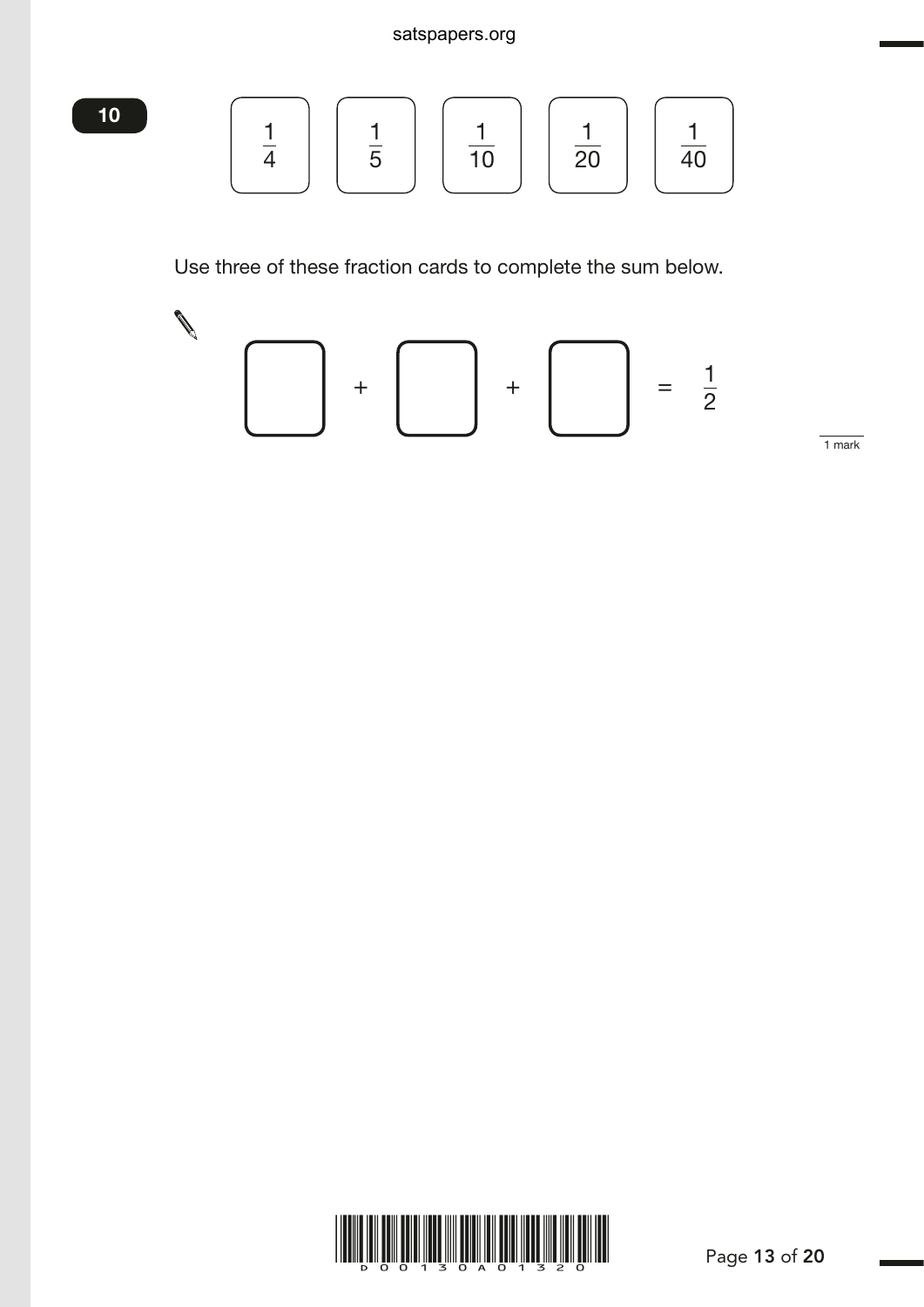The area of this square is 36 cm<sup>2</sup>. 11



Not actual size

The square is cut into quarters to create 4 identical rectangles.



What is the **perimeter** of **one** of the small rectangles?



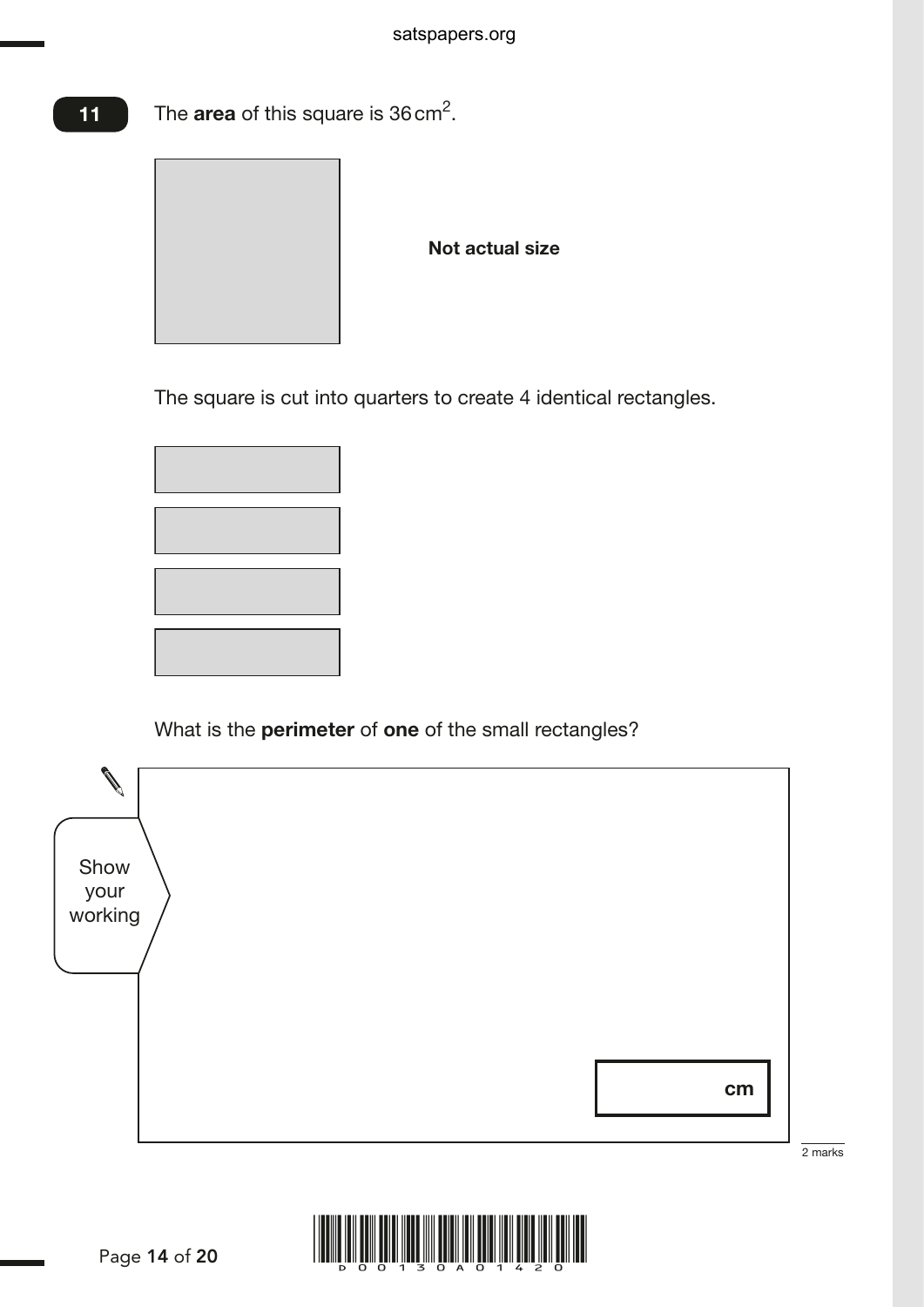#### Anna has four different triangles. 12

Complete the table to show the size of the angles in each triangle.

| <b>Type of triangle</b> | <b>Angle 1</b> | <b>Angle 2</b> | <b>Angle 3</b> |
|-------------------------|----------------|----------------|----------------|
| <b>Isosceles</b>        | $90^\circ$     |                |                |
| Right-angled            | $80^\circ$     |                |                |
| <b>Isosceles</b>        | $70^{\circ}$   |                |                |
| <b>Isosceles</b>        | $70^\circ$     |                |                |

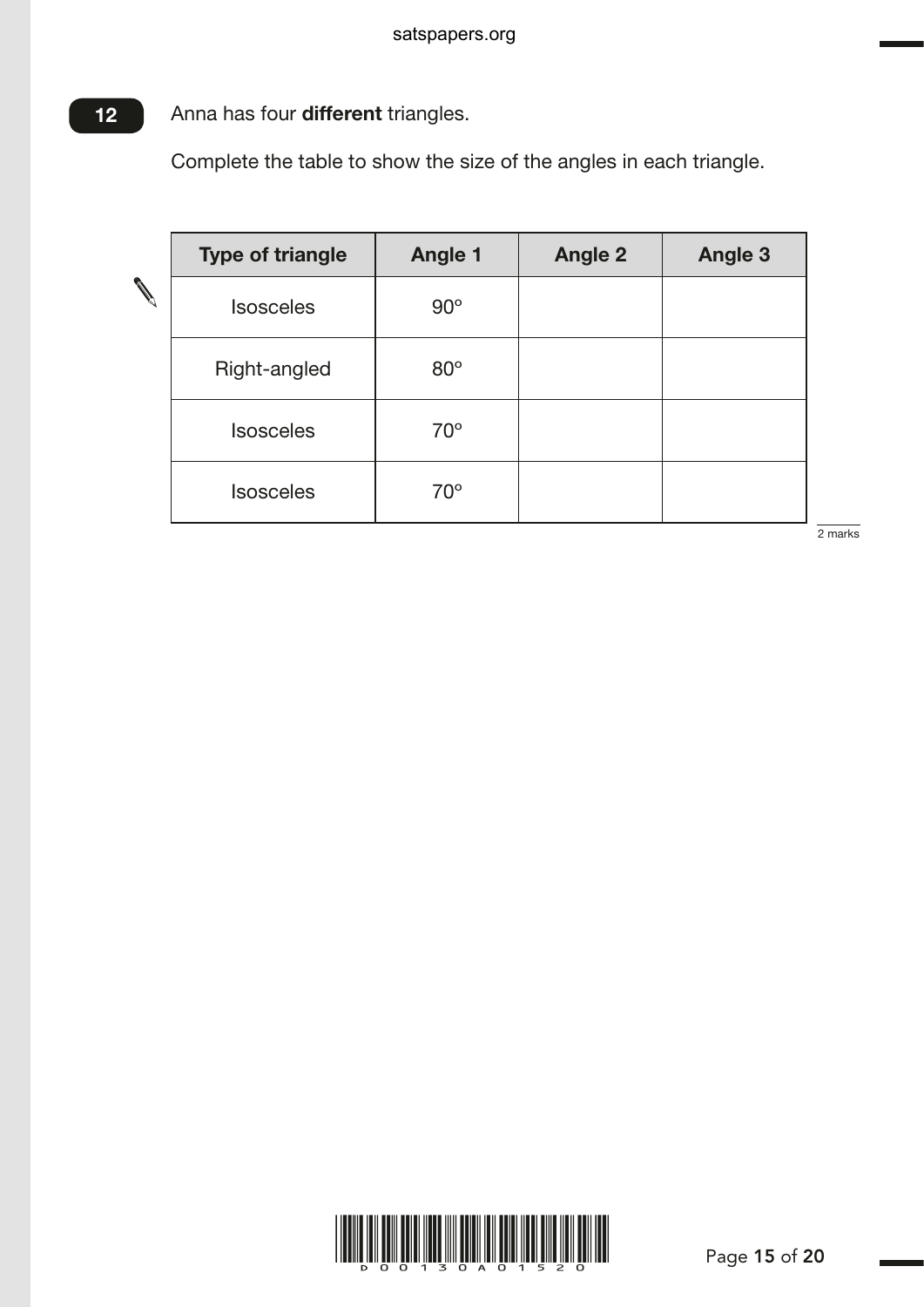The graph shows the heights of 28 children in Alfie's class, to the nearest centimetre.



Height in cm

Alfie is 153 cm tall.

He says,

## *'Only one person in my class is taller than I am.'*

Emma says,

*'You can't tell this from the graph.'*

Explain why Emma is correct.





13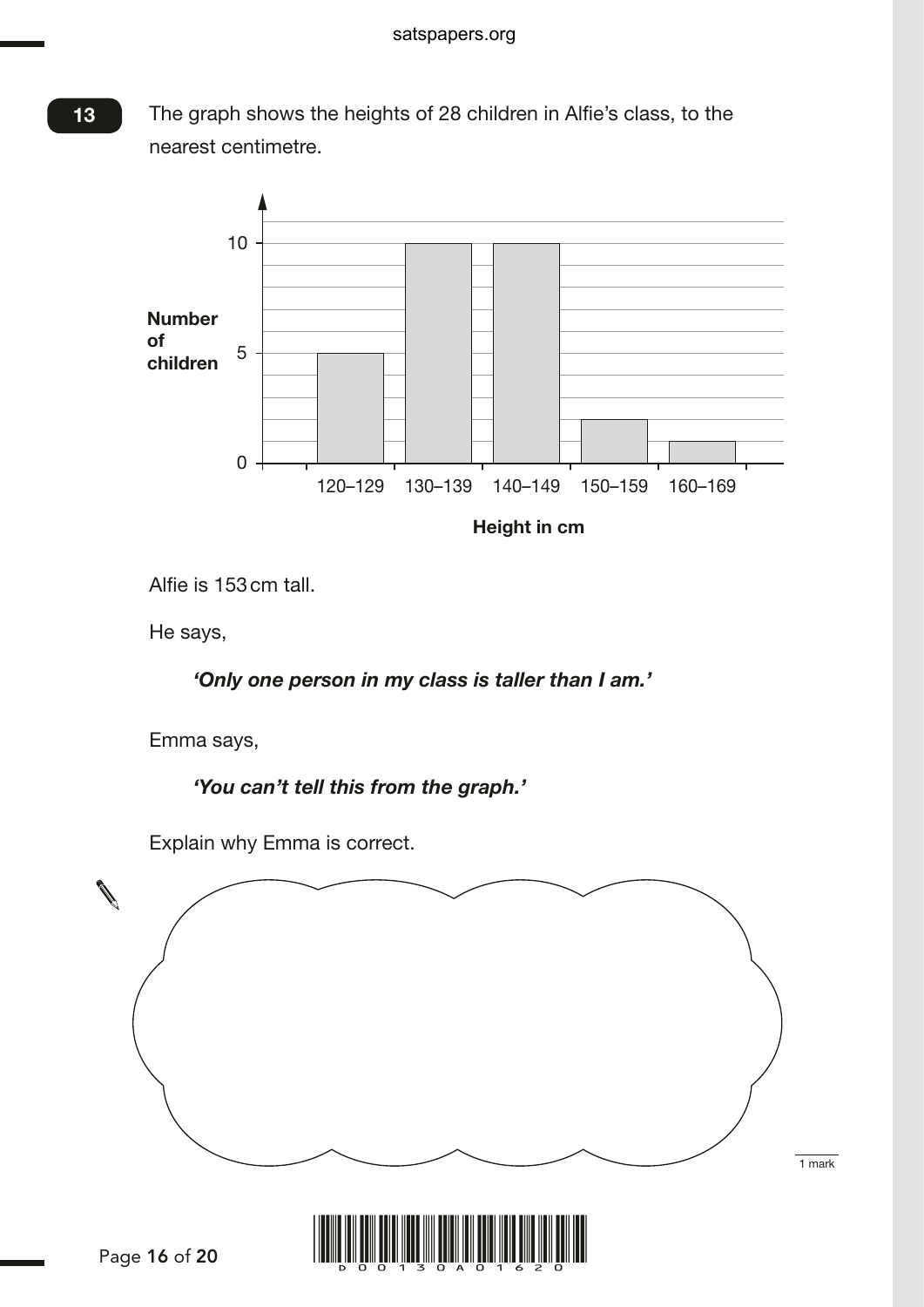

$$
7y + 12 = 5y + 40
$$



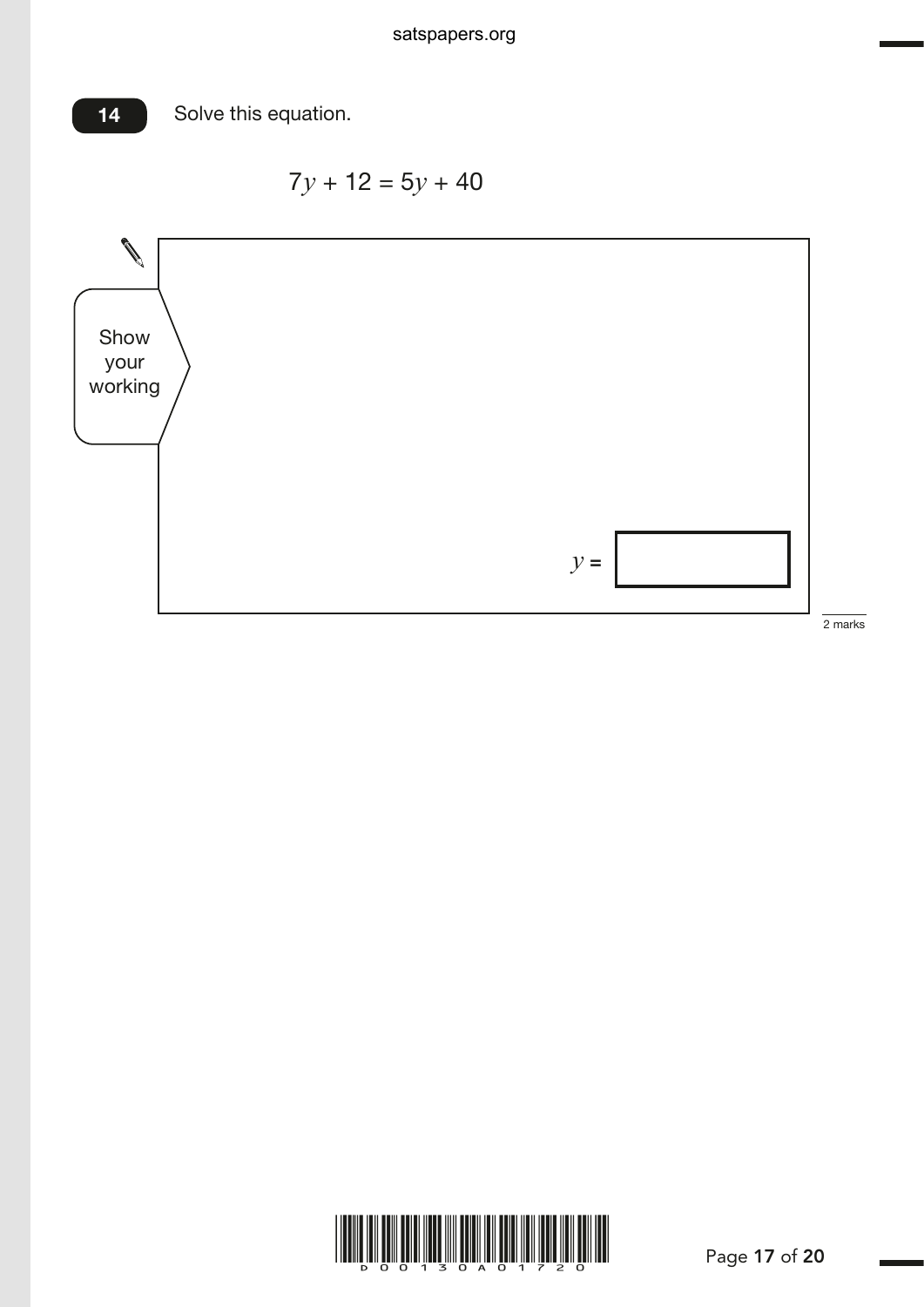[END OF TEST]

satspapers.org

Please do not write on this page.

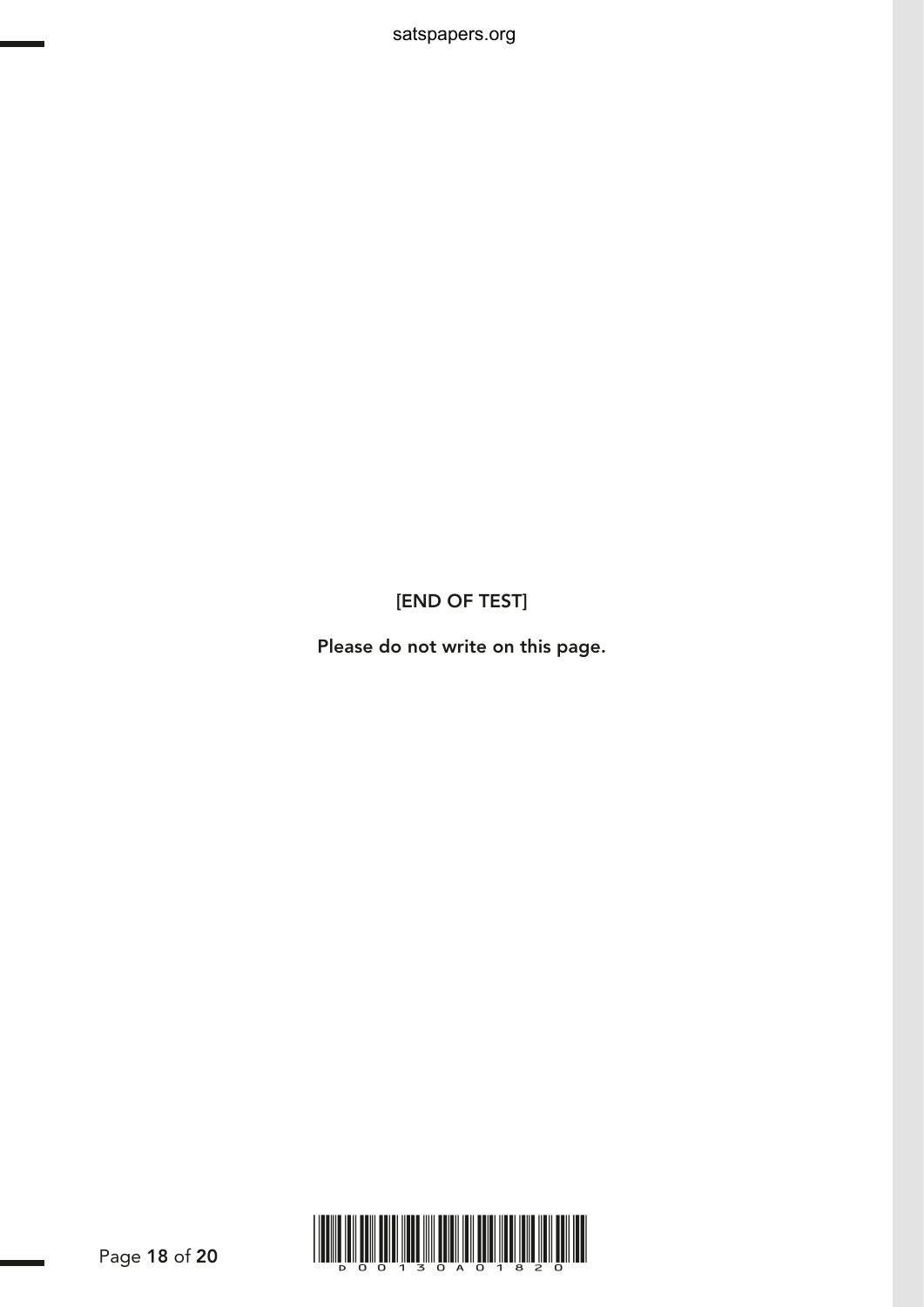[BLANK PAGE]

satspapers.org

Please do not write on this page.